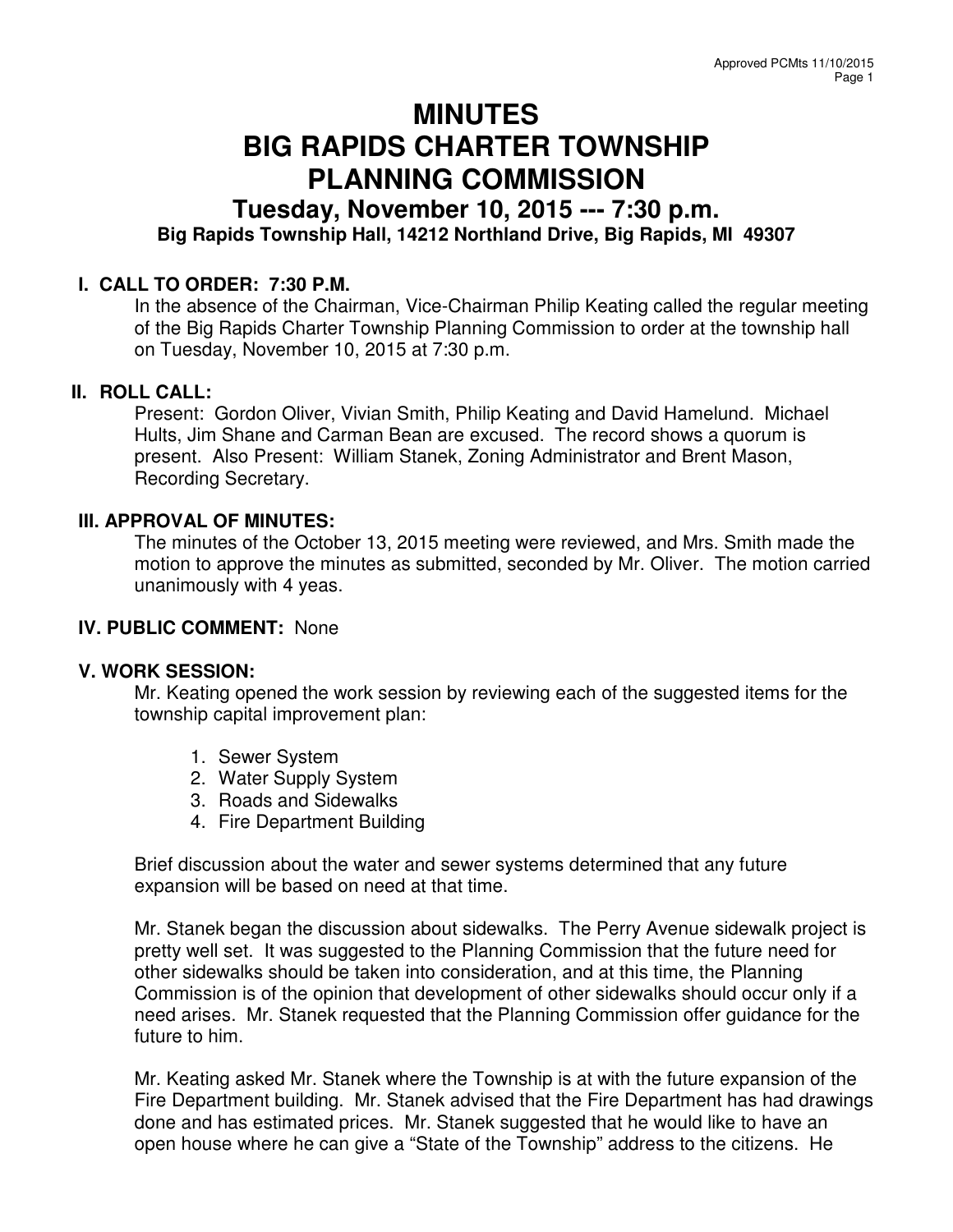would like to do that at the Fire Hall in January as a joint meeting of the Township Board and the Planning Commission. Afterwards, there would be an open house of the Fire Department and a chance to talk to the citizens about the Fire Department expansion. Mr. Stanek asked the Commissioners for their opinion on that type of meeting. Mrs. Smith said that Mr. Stanek could try it and see what kind of turn out we might get, and that possibly might get some other people interested in township government. Mr. Keating asked what the result would be if the public commentary was negative. Mr. Stanek responded that if it is negative, the township would have to take another look at it. Mr. Keating asked if it would still be open for consideration. Mr. Stanek said it would. Mr. Keating replied that if you ask people to give their opinion, they need to be listened to and used to weigh in on the process. Mr. Stanek advised that the Township Board hasn't made any decisions on the Fire Hall Expansion except to allow the Fire Department to have plans drawn up. Now the Board is waiting to find out what it will cost to build. Mr. Stanek advised that currently there should be enough money to build the addition in the Fire Department Fund.

Mr. Keating changed the subject to roads. With the road millage passed for five years, Mr. Keating asked Mr. Stanek if he has a master plan for roads. Mr. Stanek stated that there is not a master plan, and the road committee currently reviews the road needs each year, and he needs to get that committee together to review 2016 needs. The process involves a drive through of the township roads. The committee is very helpful because they have a great deal of knowledge in engineering and prior road experience. Mrs. Smith stated that she is aware that several township roads need attention, and she wonders what criteria is used to determine which roads are selected for repair. Mr. Stanek advised that for the first year, the committee wanted to get the most work done that they could for the money. Mr. Hamelund asked how the township is going to deal with traffic concerns on Gilbert Drive and on 14 Mile Road entering onto Northland Drive. He feels that future traffic needs should be planned for now. Mrs. Smith and Mr. Hamelund discussed the need for a possible traffic signal at either 14 Mile or Gilbert in order to allow entrance onto Northland Drive. Other options were discussed, including a designated right turn lane from 14 Mile Road onto a designated lane on northbound Northland Drive or a rotary (roundabout) at that intersection. Any of these suggestions would need to be reviewed and approved by MDOT. Mr. Hamelund is very concerned about the potential increase in traffic coming off Gilbert and going north on Northland Drive once the new apartment complex is occupied. Mr. Hamelund asked if we know when MDOT is going to do the intersection work at Perry and 215<sup>th</sup>/Waldron Way. Mr. Stanek advised that the project is on hold due to lack of funds. Mr. Hamelund wondered what that means for the sidewalk project. Mr. Stanek advised that we need to wait and see what MDOT will do. Mr. Stanek stated that Mike Oezer has been talking with MDOT, and we are waiting to hear back. We don't know if the pedestrian crossing signals and curb cuts will still be part of the project. It was mentioned that the Road Bill has been signed by the Governor, and that it will be 2 years before any changes are seen. Mrs. Smith expressed concern with the east entrance to Wal-Mart as being the most dangerous pedestrian crossing along the Perry Avenue sidewalk route.

Mr. Keating asked if Mr. Stanek had been in discussion with Mr. Hults regarding the capital improvement project items. Mr. Stanek advised that he just came up with the list of items today so that the Planning Commission had some business to discuss at tonight's meeting. It is felt that Mr. Hults should have input into the Capital Improvement